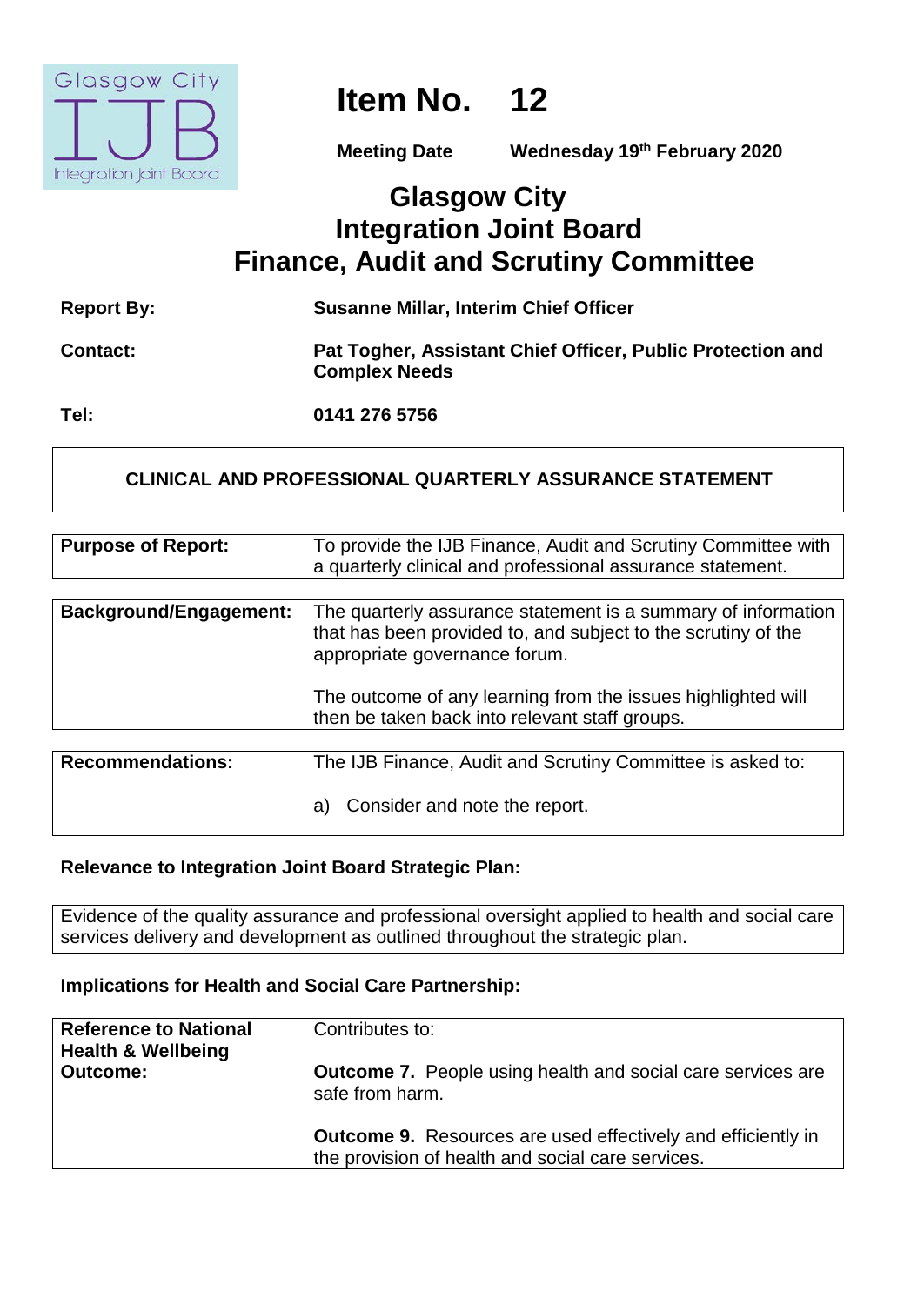| <b>OFFICIAL</b>   |                                                                                                                                                                                             |
|-------------------|---------------------------------------------------------------------------------------------------------------------------------------------------------------------------------------------|
| <b>Personnel:</b> | The report refers to training and development activity<br>undertaken with staff, and references operational implications<br>from Significant Case Reviews in Fife and Edinburgh.            |
|                   |                                                                                                                                                                                             |
| Carers:           | Offers assurance to carers that quality assurance and<br>professional and clinical oversight is being applied to the<br>people they care for when using health and social care<br>services. |

| <b>Provider Organisations:</b> | I No impact on purchased clinical/social care provider services. |
|--------------------------------|------------------------------------------------------------------|
|                                |                                                                  |

| <b>Equalities:</b> | <b>None</b> |
|--------------------|-------------|
|                    |             |

| <b>Fairer Scotland</b><br><b>None</b><br>Compliance: |
|------------------------------------------------------|
|------------------------------------------------------|

| <b>Financial:</b><br>____ | None |
|---------------------------|------|
|                           |      |

| Legal: | This report contributes to the Integration Joint Board's duty to<br>I have clinical and professional oversight of its delegated |
|--------|---------------------------------------------------------------------------------------------------------------------------------|
|        | functions.                                                                                                                      |

| <b>Economic Impact:</b> | <b>None</b> |
|-------------------------|-------------|
|                         |             |

| Sustainability: | None |
|-----------------|------|
|                 |      |

| <b>Sustainable Procurement</b><br>and Article 19: | <b>None</b> |
|---------------------------------------------------|-------------|
|                                                   |             |
| <b>Risk Implications:</b>                         | <b>None</b> |

| <b>Implications for Glasgow</b> | The report provides assurance on professional governance. |
|---------------------------------|-----------------------------------------------------------|
| City Council:                   |                                                           |

| <b>Implications for NHS</b> | The report provides assurance on clinical governance. |
|-----------------------------|-------------------------------------------------------|
| Greater Glasgow & Clyde:    |                                                       |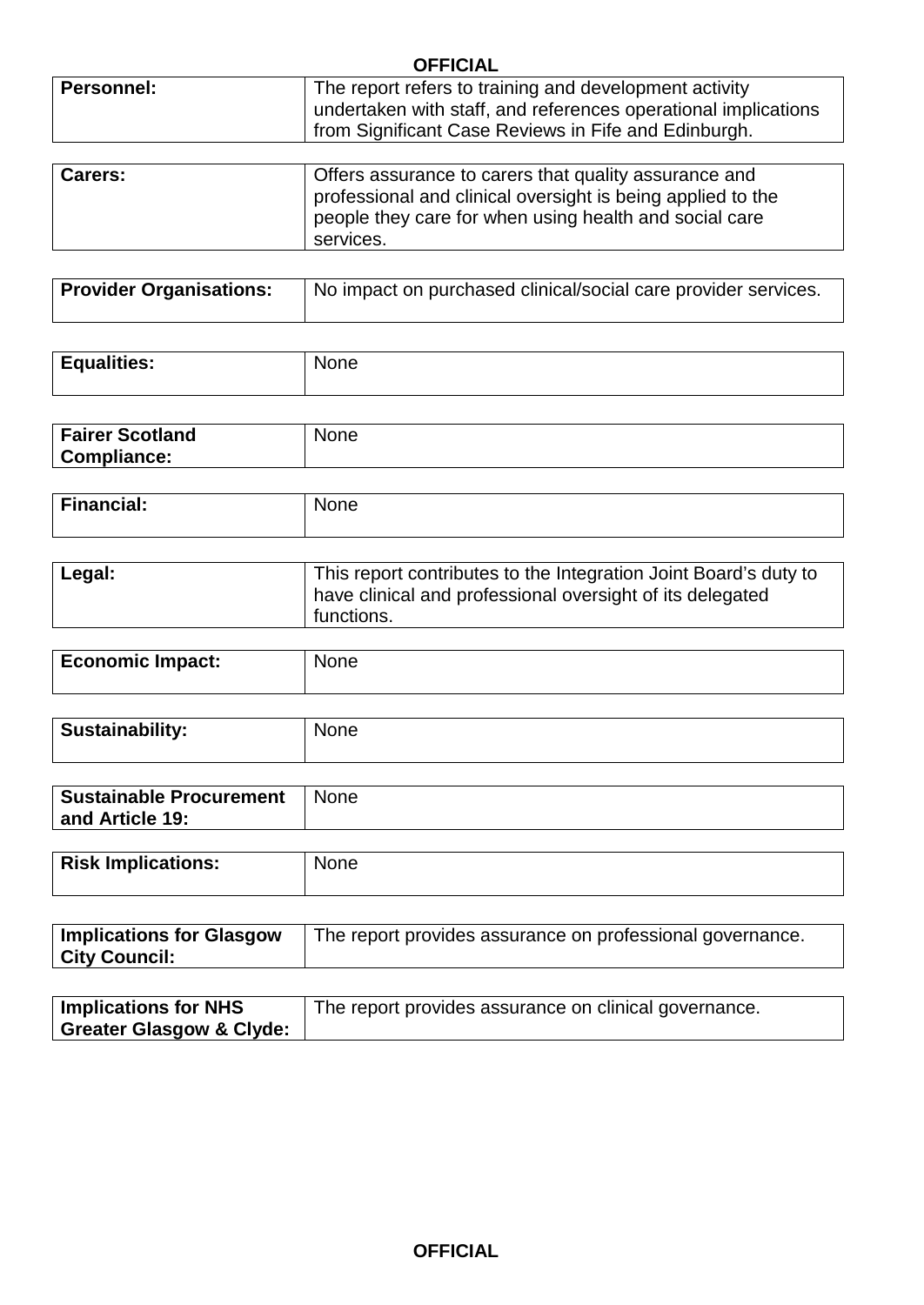#### **1. Purpose of Report**

1.1 To provide the IJB Finance, Audit and Scrutiny Committee with a quarterly clinical and professional assurance statement.

#### **2. Background**

- 2.1 This report seeks to assure the Integration Joint Board that clinical and professional governance is being effectively overseen by the Integrated Clinical and Professional Governance Board, chaired by the Chief Officer.
- 2.2This report provides the IJB Finance, Audit and Scrutiny Committee with information collated up to December 2019 attached at Appendix 1 for easier scrutiny. This cover report also provides an opportunity to offer more detail on issues relating to particular incidents and cases.
- 2.3 The most recent quarterly clinical and professional assurance statement was provided to the IJB Finance, Audit and Scrutiny Committee in [September 2019.](https://glasgowcity.hscp.scot/index.php/meeting/4-september-2019)

#### **3. Integrated Clinical and Professional Governance Board**

- 3.1 The Integrated Clinical and Professional Governance Board allows further scrutiny of the minutes from the following Governance meetings:
	- Social Work Professional Governance Sub Group
	- Children & Families / Criminal Justice Clinical and Care Governance Leadership Group
	- Older People & Primary Care Clinical and Care Governance Leadership Group
	- Mental Health Quality & Clinical Governance Committee
	- Police Custody Healthcare Clinical Governance Committee
	- Prison Healthcare Clinical Governance Committee
	- Homelessness Care Governance Group
	- Sandyford Governance Group.
- 3.2 The HSCP, through the Integrated Clinical and Professional Governance Board, and the other Governance forums, continues to emphasise the need to embed a reflective, quality assurance expectation within all sections of the HSCP.
- 3.3 NHS Greater Glasgow and Clyde continue to operate within the agreed Significant Clinical Incident (SCI) policy reporting framework and as such compliment and support Glasgow HSCP governance arrangements ensuring continuous learning and improvement. This policy defines SCI's as events that have or could have a significant or catastrophic impact on a patient, adversely affect the organisation and its staff and have potential for wider learning.

**OFFICIAL**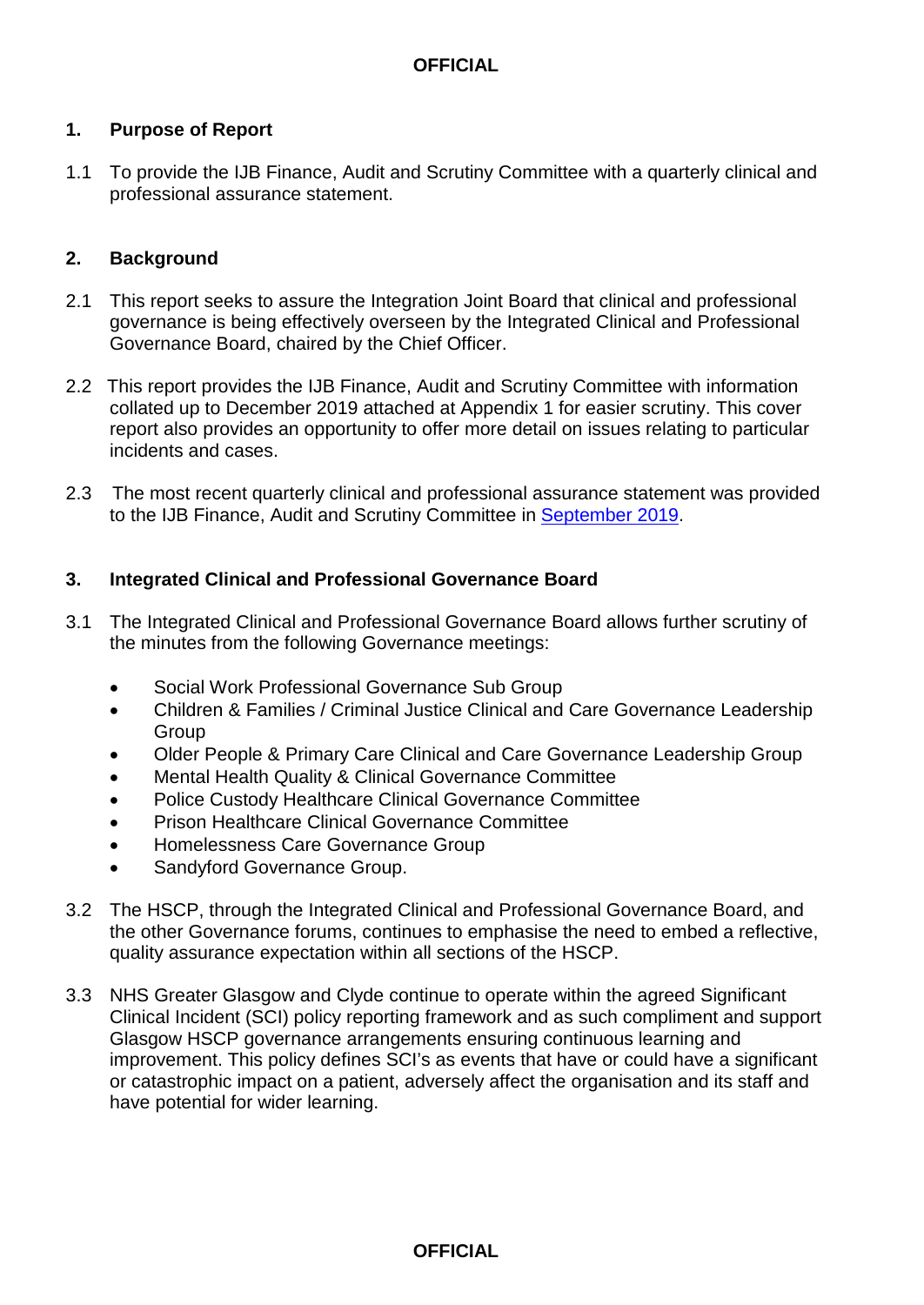3.4 The SCI policy also describes a range of features that must be considered in establishing a SCI has occurred and that this policy framework should then apply. In general a SCI is a potentially avoidable untoward event which has had significant patient impact rated in accordance with perceived risk of significant harm to others (e.g. near miss).

Clarity on the risk matrix and rating can be obtained in the following link: [https://glasgowcity.hscp.scot/sites/default/files/publications/Significant%20Clinical%20I](https://glasgowcity.hscp.scot/sites/default/files/publications/Significant%20Clinical%20Incidents%20%20Policy.pdf) [ncidents%20%20Policy.pdf.](https://glasgowcity.hscp.scot/sites/default/files/publications/Significant%20Clinical%20Incidents%20%20Policy.pdf) The Risk Assessment Matrix is attached at Appendix 2 of this report.

- 3.5 SCI investigations must be conducted in accordance with the SCI policy with considerable focus on shared learning. The shared learning summary describes what can/should be done to prevent recurrence rather than highlighting the issue/problem. This information is subsequently disseminated across agreed governance arrangements within Glasgow and will often vary dependent on the circumstances which led to the incident.
- 3.6 More recently Glasgow has consolidated the principles of shared learning in the development of board wide child protection arrangements with the key purpose of continuous improvement based on findings from local investigations. Similar arrangement are under way to replicate this process within the context of adult protection.
- 3.7 Glasgow's Adult and Child Protection Committees have a Significant Case Review (SCR) Panel which is chaired by the Chief Officer or designated vice chair (currently the Assistant Chief Officer for Public Protection and Complex Needs). The protocol for SCRs can be accessed at the following link: [https://www.glasgowchildprotection.org.uk/CHttpHandler.ashx?id=12887&p=0.](https://www.glasgowchildprotection.org.uk/CHttpHandler.ashx?id=12887&p=0) The role of the panel is to oversee, on behalf of the committees, all matters relating to SCRs in accordance with SCR National Guidance.

#### **4. Significant Case Reviews**

- 4.1 There are currently **four SCR**s to note in this quarterly assurance statement, two for Children's Services and two for Adult Services**.**
- 4.2 In respect of the Child B SCR, implementation of the action plan is almost complete with a progress update to the Child Protection Committee (CPC) scheduled for April 2020. An evaluation of the impact of dissemination of learning from the review is being planned, the primary component of which will be a multi-agency electronic survey.
- 4.3 For the Child D SCR, the learning points have been identified and it is projected that the report will be concluded in April with learning disseminated thereafter.
- 4.4 The two SCRs relating to Adults A and B remain ongoing. These have taken longer than anticipated due to the implementation of the new Learning Together model. It is projected that the reports will also be concluded by April 2020 with learning disseminated thereafter.

#### **OFFICIAL**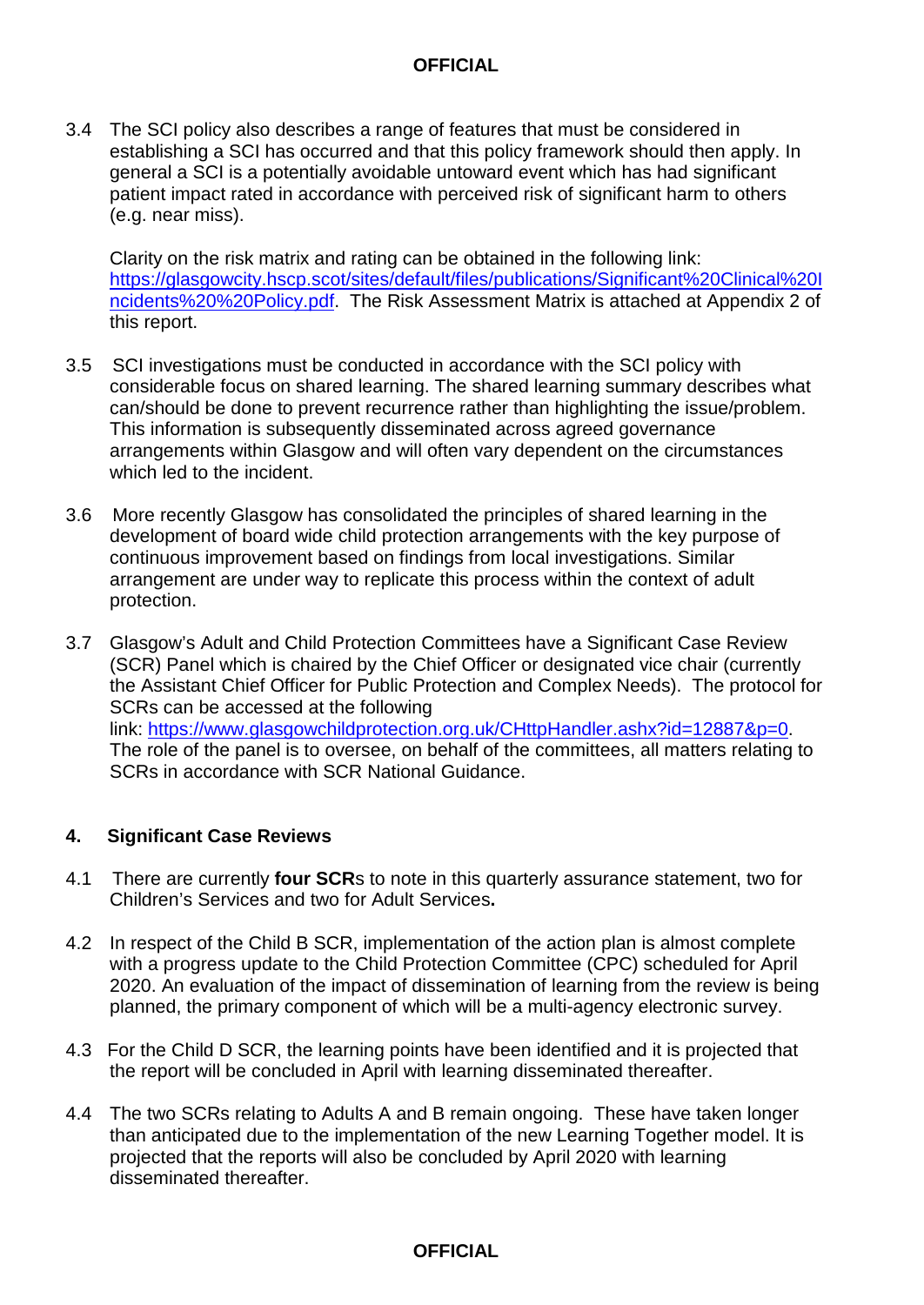- 4.5 Work is currently underway via the respective Child/Adult Quality Assurance groups to ensure cohesive learning is obtained from all of the HSCP learning review processes ensuring integrated learning is achieved wherever possible.
- 4.6 Most reviews are based on a deficit model with the opportunities to learn from positive interventions and outcomes often being overlooked. More recently we have initiated a review of learning processes in order to enhance and streamline learning methods and culture in the city which has resulted in the commissioning of a learning review which will focus on best practice examples.

#### **5. Multi-Agency Public Protection Arrangements (MAPPA)**

- 5.1 In Glasgow the MAPPA arrangements are significantly supported by the role of the MAPPA Co-ordinator, and governance is provided through the MAPPA Operational Group, the MAPPA Strategic Oversight Group (MOG and SOG) and the Chief Officers Group.
- 5.2 Over the last quarter there have been **six Initial Notifications** submitted to the MAPPA SOG Chair for consideration. In four of these the decision was made not to progress any further. The information contained within the notifications indicated that the cases had been robustly managed and that the offending could not have been prevented. However in two of the notifications, given the severity of the further offending (attempted murder and rape), Initial Case Reviews have been requested to further examine the management of the offenders. These reviews once completed will be considered by the SOG and a decision made as to what action to take.
- 5.3 The MAPPA Development Day will take place on 20<sup>th</sup> February 2020 at Hampden Stadium. Attendees will include Social Work, Police Scotland, Scottish Prisons Service, Health and key Voluntary Organisations. The day will include workshops on the Significant Case Review process, Learning Disability and Sexual Offending, Young People and Sexual Offending, Paraphilia's and Risk.
- 5.4 In the last update there was reference to two SCRs which had been published (one by Fife HSCP and the other by Edinburgh HSCP). The MOG and SOG have since met and reviewed the findings and actions from these SCRs. It was agreed that there was one recommendation from the Fife SCR that had relevance for Glasgow which was to review the MAPPA Level 1 process and paperwork. A meeting has been arranged with Level 1 MAPPA Chairs to review the MAPPA Level 1 minute template. With regards to the Edinburgh SCR the only relevant recommendation was in relation to Order of Lifelong Restrictions (OLR) and improved clarity on assessment process. Criminal Justice Service Managers were tasked with discussing this at Team Meetings. A further SCR was published by Fife in the last quarter which relates to a MAPPA Extension offender who had access to the Community on Home Leave and whilst on Home leave committed an Attempted Murder. The findings from this SCR will be reviewed at the MOG and SOG to consider implications for Glasgow.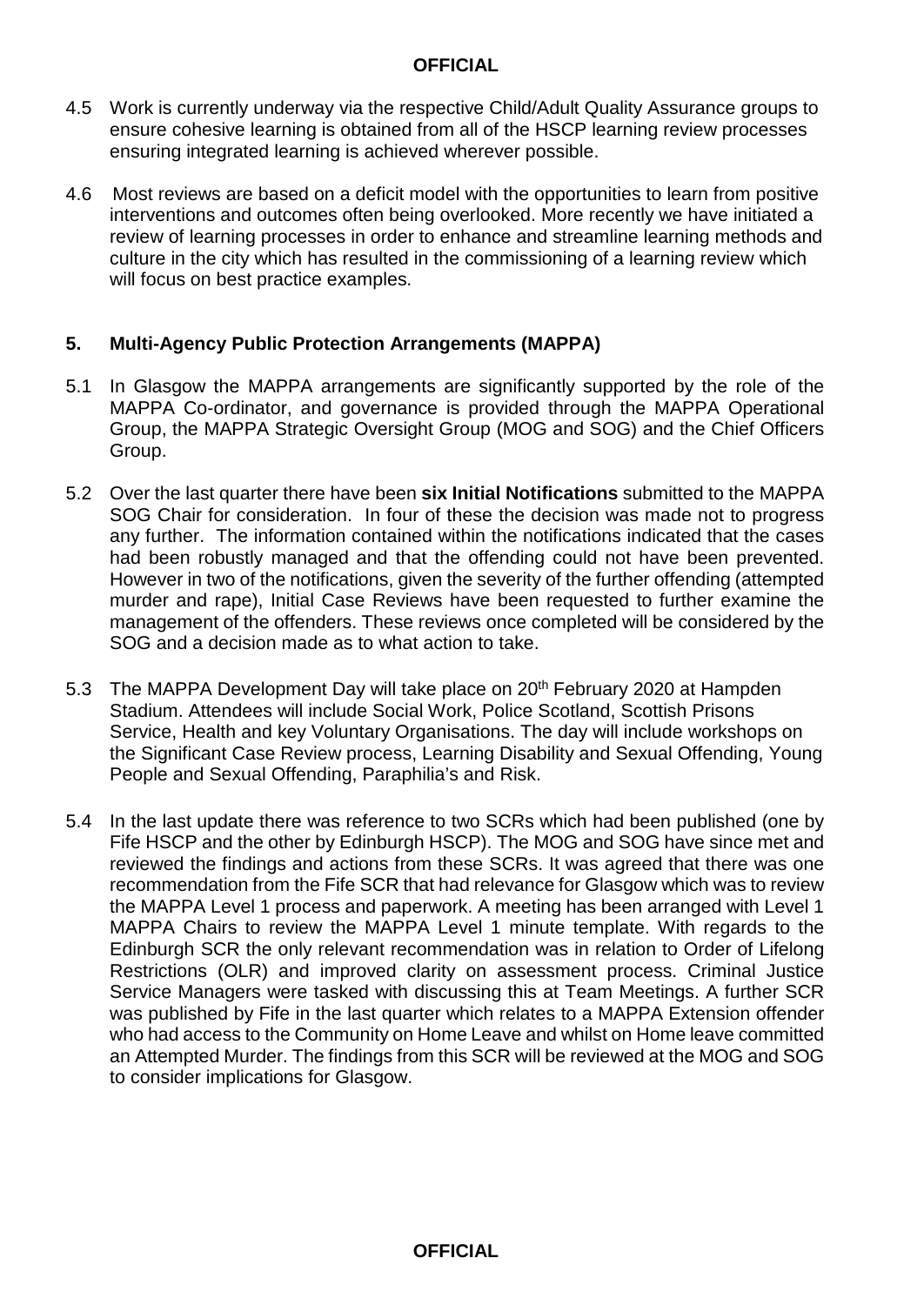#### **6. Self-evaluation Activity**

- 6.1 Child Protection Committee The evaluation of the Assessment of Care Toolkit training rollout continues. The focus group with trainers is complete, with the majority expressing their enthusiasm to continue to deliver the training. The electronic survey for recipients has been designed and is due to launch at the end of January 2020. The focus of the survey is the impact of the training on the individuals' knowledge and understanding of neglect, their practice with children and families, and outcomes for children. There is also work ongoing in the three localities to evaluate and improve the quality of chronologies, which will be reported to the committee.
- 6.2 Adult Protection Committee In respect of the Paid Professional/Service Provider audit action plan, work with contracted service providers continues with an audit of service providers' whistleblowing/reporting concerns policies about to commence. Briefings on principles and quality of chronologies are being provided in localities, and the audit will be repeated in September 2020 to measure improvement. The tripartite Adult Support and Protection audit is now complete and the report will be presented to the committee. The analysis of the casefile reading has highlighted a number of strengths in practice, and some issues which will require improvement activity.

#### **7.****Assurance Areas**

7.1Workforce Registration

Workforce registration issues, including conduct and fitness to practice information are reported to the relevant Governance groups. Where necessary detail is also provided to the Integrated Clinical and Professional Governance Board. There are currently no outstanding workforce registration issues.

7.2 Healthcare Associated Infection

Matters associated with healthcare associated infection are routinely tabled during the integrated Clinical and Professional Governance Board. During the last quarter there has been nothing to report in this area.

#### **8. Recommendations**

- 8.1 The IJB Finance, Audit and Scrutiny Committee is asked to:
	- a) Consider and note the report.

**OFFICIAL**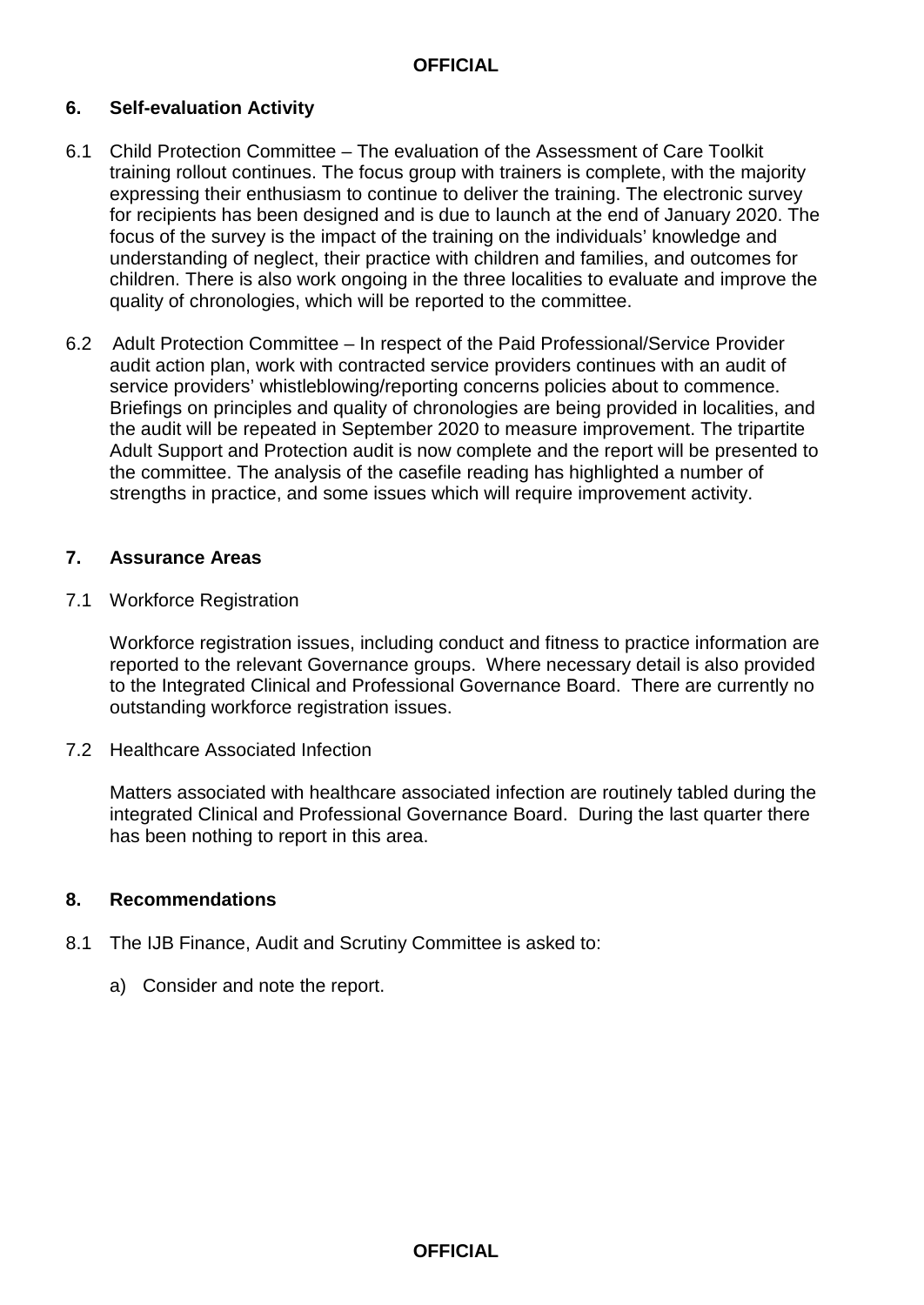**Significant Clinical Incidents Quarterly Reporting - October - December 2019**

| <b>Service</b>                          | <b>Number of</b><br><b>Significant Clinical</b><br><b>Incidents</b><br><b>Investigations</b><br><b>Commenced in</b><br>reporting period<br>(1 October -<br>31 December 2019) | <b>Number of</b><br>active<br><b>Significant</b><br><b>Clinical</b><br><b>Incidents</b> | <b>Number of</b><br><b>Significant Clinical</b><br><b>Incident</b><br>Investigations<br><b>Concluded in</b><br>reporting period<br>(1 October -<br>31 December 2019) |  |
|-----------------------------------------|------------------------------------------------------------------------------------------------------------------------------------------------------------------------------|-----------------------------------------------------------------------------------------|----------------------------------------------------------------------------------------------------------------------------------------------------------------------|--|
| <b>Addictions</b>                       | 1                                                                                                                                                                            | 10                                                                                      | 3                                                                                                                                                                    |  |
| Children and<br><b>Families</b>         | $\overline{0}$                                                                                                                                                               | 5                                                                                       | $\overline{0}$                                                                                                                                                       |  |
| <b>Homelessness</b>                     | $\overline{0}$                                                                                                                                                               | $\overline{0}$                                                                          | 1                                                                                                                                                                    |  |
| <b>Mental Health</b><br><b>Services</b> | $\overline{4}$                                                                                                                                                               | 29                                                                                      | 8                                                                                                                                                                    |  |
| Older People and<br><b>Primary Care</b> | $\overline{2}$                                                                                                                                                               | $\overline{2}$                                                                          | $\overline{0}$                                                                                                                                                       |  |
| <b>Prison Healthcare</b>                | 3                                                                                                                                                                            | $\overline{0}$                                                                          | $\Omega$                                                                                                                                                             |  |
| Sandyford                               | 1<br>$\overline{0}$                                                                                                                                                          |                                                                                         | $\overline{0}$                                                                                                                                                       |  |